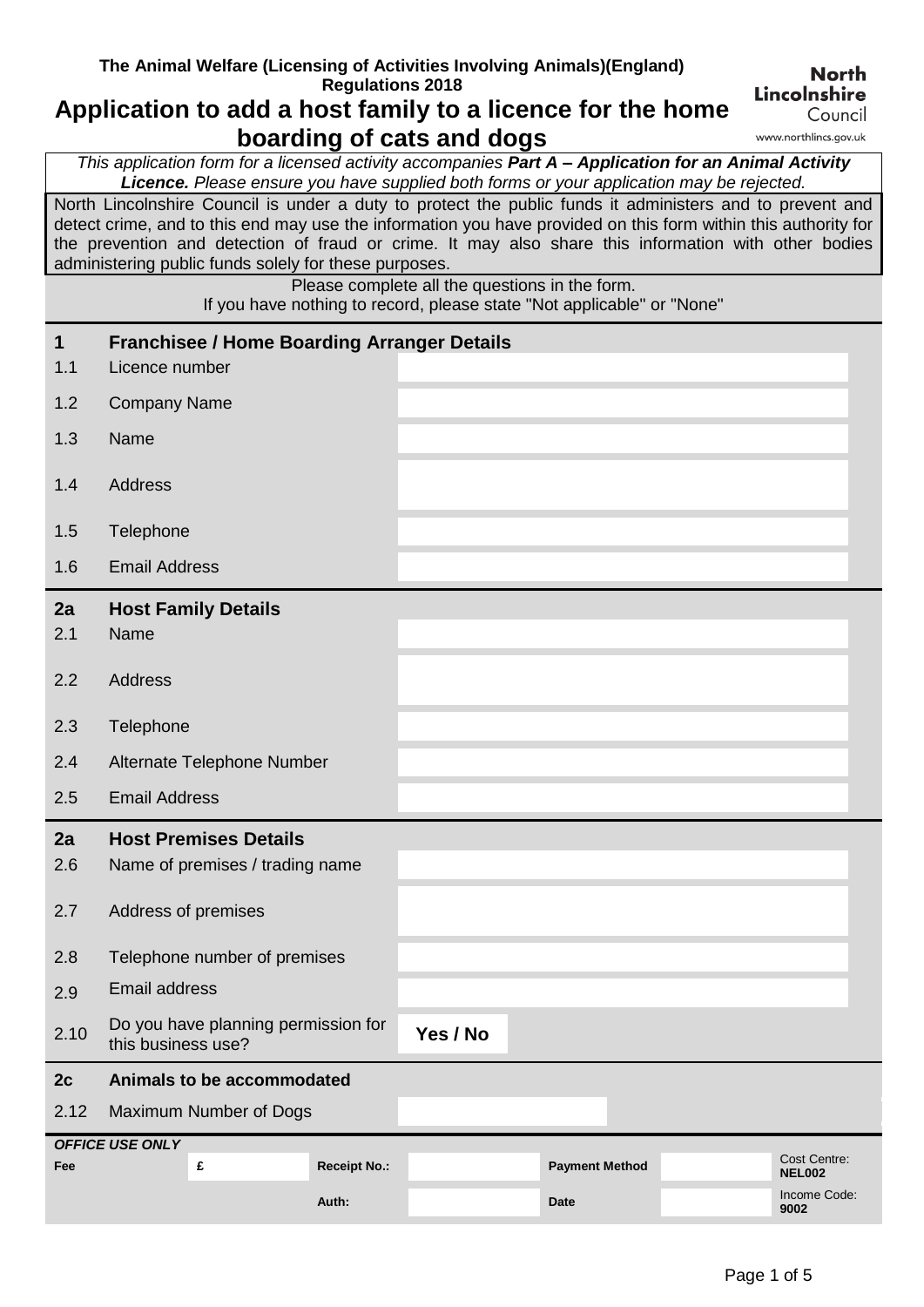| $\mathbf{3}$ | <b>Accommodation and facilities</b>                                                                           |          |                  |
|--------------|---------------------------------------------------------------------------------------------------------------|----------|------------------|
| 3.1          | Details of the quarters used to<br>accommodate animals, including<br>number, size and type of<br>construction |          |                  |
| 3.2.         | Exercise facilities and arrangements                                                                          |          |                  |
| 3.3          | Heating arrangements:                                                                                         |          |                  |
| 3.4          | Method of ventilation of premises                                                                             |          |                  |
| 3.5          | Lighting arrangements (natural &<br>artificial)                                                               |          |                  |
| 3.6          | Water supply                                                                                                  |          |                  |
| 3.7          | Facilities for food storage &<br>preparation                                                                  |          |                  |
| 3.8          | Arrangements for disposal of<br>excreta, bedding and other waste<br>material                                  |          |                  |
| 3.9          | Isolation facilities for the control of<br>infectious diseases                                                |          |                  |
| 3.10         | Fire precautions/equipment and<br>arrangements in the case of fire                                            |          |                  |
| 3.11         | Do you keep and maintain a register<br>of animals?                                                            | Yes / No |                  |
| 3.12         | How do you propose to minimise<br>disturbance from noise?                                                     |          |                  |
| 4            | <b>Veterinary surgeon</b>                                                                                     |          |                  |
| 4.1          | Name of usual veterinary surgeon                                                                              |          |                  |
| 4.2          | Company name                                                                                                  |          |                  |
| 4.3          | Address                                                                                                       |          |                  |
| 4.4          | Telephone number                                                                                              |          |                  |
| 4.5          | <b>Email address</b>                                                                                          |          |                  |
| 5a           | <b>Emergency key holder</b>                                                                                   |          |                  |
| 5.2          | Name                                                                                                          |          |                  |
| 5.3          | Position/job title                                                                                            |          |                  |
| 5.4          | <b>Address</b>                                                                                                |          |                  |
| 5.5          | Daytime telephone number                                                                                      |          |                  |
| 5.6          | Evening/other telephone number                                                                                |          |                  |
| 5.7          | <b>Email address</b>                                                                                          |          |                  |
| 5.8          | Add another person?                                                                                           | Yes / No | If no, go to 6.1 |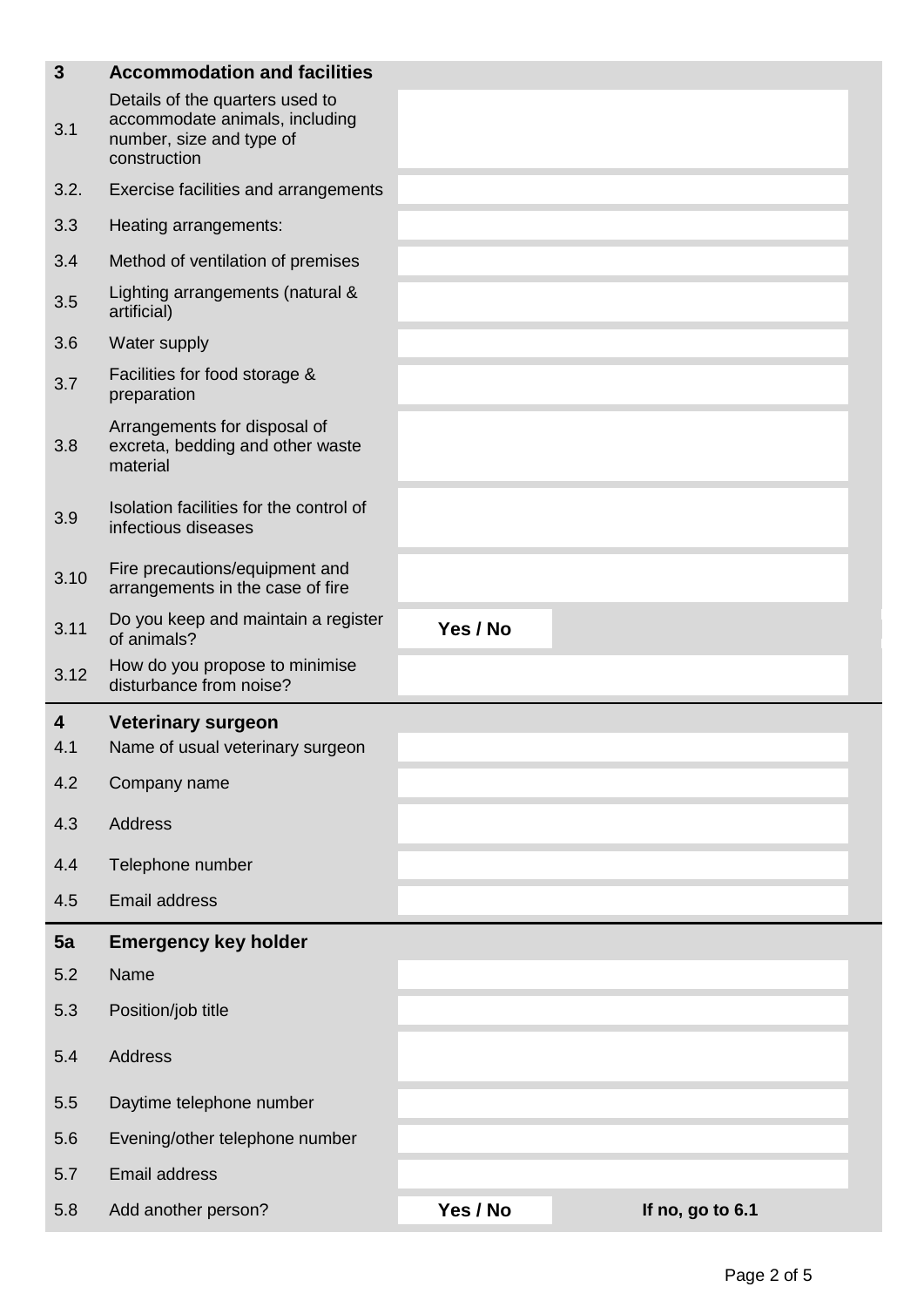| 5 <sub>b</sub><br>5.9 | Emergency key holder 2*<br>Name                                                                                                                                                     |          |
|-----------------------|-------------------------------------------------------------------------------------------------------------------------------------------------------------------------------------|----------|
| 5.10                  | Position/job title                                                                                                                                                                  |          |
| 5.11                  | Address                                                                                                                                                                             |          |
| 5.12                  | Daytime telephone number                                                                                                                                                            |          |
| 5.13                  | Evening/other telephone number                                                                                                                                                      |          |
| 5.14                  | Email address                                                                                                                                                                       |          |
| 6                     | <b>Model Licence Conditions &amp; Guidance</b><br>All applicants to tick that they have read the applicable model licence conditions & guidance                                     |          |
| 6.1                   | <b>Animal Boarding</b>                                                                                                                                                              |          |
|                       |                                                                                                                                                                                     |          |
| $\overline{7}$        | <b>Disqualifications and convictions</b><br>Has the applicant, host family, or any person who will have control or management of the<br>establishment, ever been disqualified from: |          |
| 7.1                   | Keeping a pet shop?                                                                                                                                                                 | Yes / No |
| 7.2                   | Keeping a dog?                                                                                                                                                                      | Yes / No |
| 7.3                   | Keeping an animal boarding establishment?                                                                                                                                           | Yes / No |
| 7.4                   | Keeping a riding establishment?                                                                                                                                                     | Yes / No |
| 7.5                   | Having custody of animals?                                                                                                                                                          | Yes / No |
| 7.6                   | Has the applicant, or any person who will have control<br>or management of the establishment, been convicted of<br>any offences under the Animal Welfare Act 2006?                  | Yes / No |

licence refused, revoked or cancelled?

7.8 If yes to any of these questions,<br>please provide details,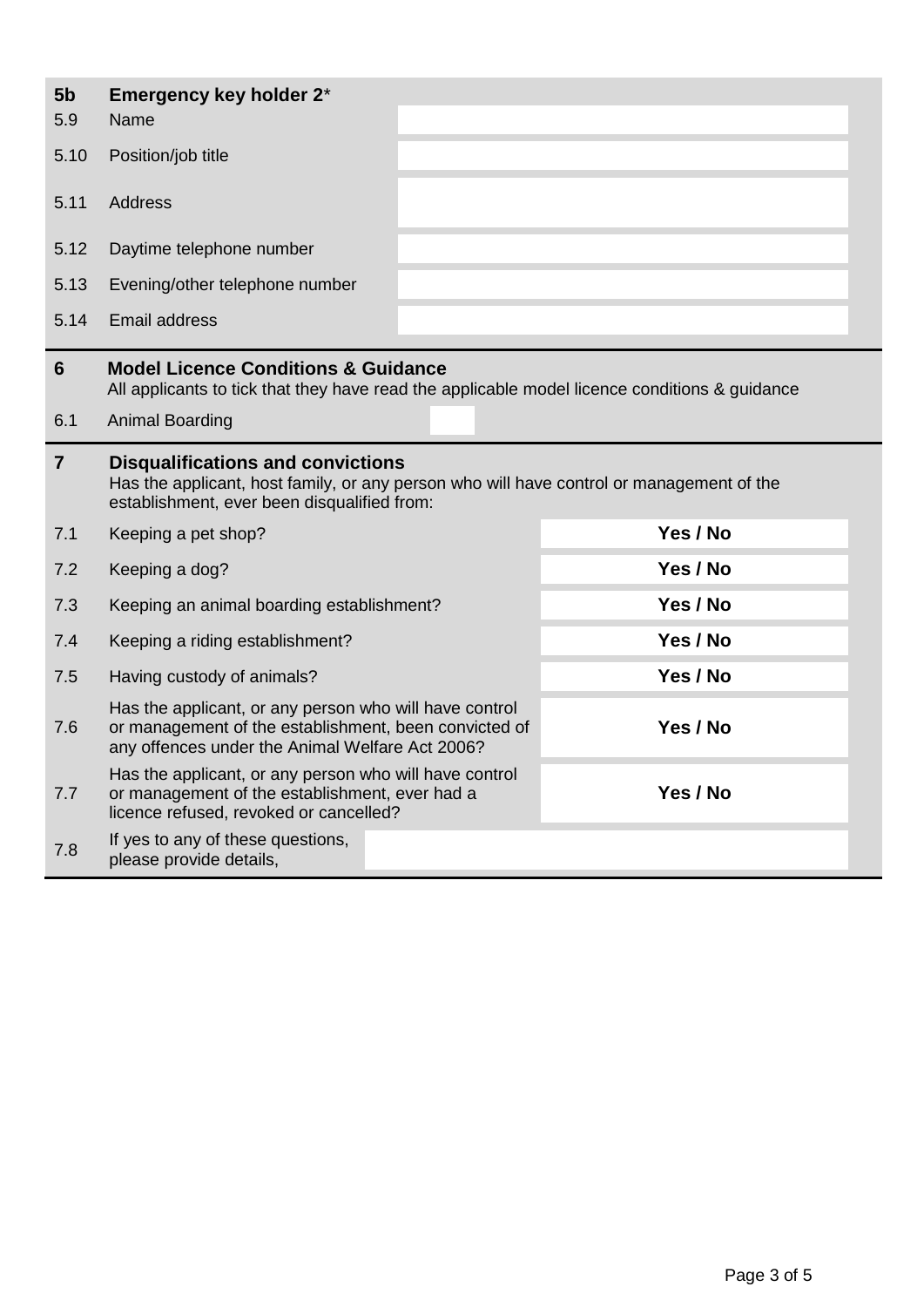| 8        | <b>Additional Information</b><br>Please attach the following information and complete the following declaration:              |  |                                                                                                                                                                                                                     |  |  |  |
|----------|-------------------------------------------------------------------------------------------------------------------------------|--|---------------------------------------------------------------------------------------------------------------------------------------------------------------------------------------------------------------------|--|--|--|
|          | A plan of the premises                                                                                                        |  | Include measurements                                                                                                                                                                                                |  |  |  |
|          | Details of procedures:                                                                                                        |  |                                                                                                                                                                                                                     |  |  |  |
|          | Daily operating procedures                                                                                                    |  | These should include cleaning, feeding, exercise, disposal<br>of waste, and monitoring of animals in care                                                                                                           |  |  |  |
|          | Transport                                                                                                                     |  |                                                                                                                                                                                                                     |  |  |  |
|          | Extreme weather – hot and cold                                                                                                |  |                                                                                                                                                                                                                     |  |  |  |
|          | Infection control                                                                                                             |  |                                                                                                                                                                                                                     |  |  |  |
|          | Medication administration & records                                                                                           |  |                                                                                                                                                                                                                     |  |  |  |
|          | <b>Emergency procedures</b>                                                                                                   |  | Emergencies include, but are not limited to, fire; flood; the<br>premises rendered or declared uninhabitable; or in the<br>event the licence is revoked or suspended                                                |  |  |  |
|          | Animal death procedure                                                                                                        |  |                                                                                                                                                                                                                     |  |  |  |
|          | Animal escape procedure                                                                                                       |  |                                                                                                                                                                                                                     |  |  |  |
|          | Qualifications                                                                                                                |  |                                                                                                                                                                                                                     |  |  |  |
|          | Training records                                                                                                              |  |                                                                                                                                                                                                                     |  |  |  |
| 8.1      | is complete and correct.                                                                                                      |  | I hereby confirm that I can meet the criteria needed to obtain a licence and that should any matters<br>be omitted that it will impact on my application. It is my responsibility to make sure that all information |  |  |  |
| 8.2      | Signature                                                                                                                     |  |                                                                                                                                                                                                                     |  |  |  |
| 8.3      | Name                                                                                                                          |  |                                                                                                                                                                                                                     |  |  |  |
| 8.4      | Date                                                                                                                          |  |                                                                                                                                                                                                                     |  |  |  |
| 9<br>9.1 | <b>Additional details</b><br>required<br>Additional information which<br>is required or may be<br>relevant to the application |  | Please check local guidance notes and conditions for any additional information which may be                                                                                                                        |  |  |  |
|          |                                                                                                                               |  |                                                                                                                                                                                                                     |  |  |  |